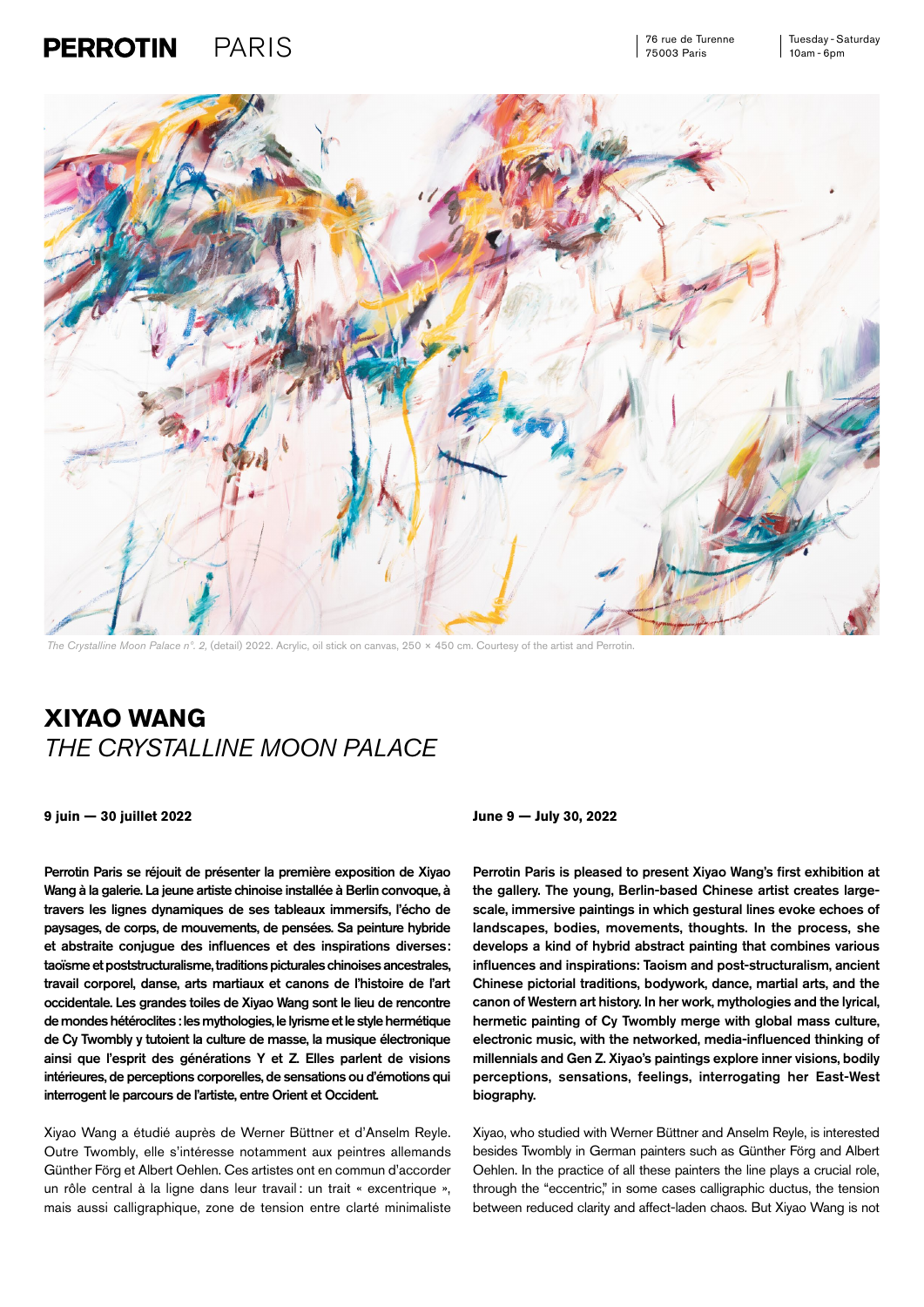

*Those whispers are scattered in the air with the wind nº.1*, 2021. Acrylic, oil stick on canvas, 200 × 190 cm. © Photographer: Tizian Baldinger / Courtesy of the artist and Perrotin.

et chaos passionné. Cependant, Xiyao Wang n'a nullement pour ambition d'associer abstraction lyrique et expressionnisme abstrait, ni même de proposer une réinterprétation féminine de la peinture allemande - majoritairement masculine - des années 1980 et 1990. Il s'agit plutôt d'explorer des voies permettant de créer des espaces picturaux abstraits et audacieux en mobilisant, comme ses mentors, peu de ressources. À la fois titre de l'exposition et série de tableaux présentés à cette occasion, *The Crystalline Moon Palace* évoque l'ancien mythe chinois de la déesse de la Lune Chang'e. La légende sous sa forme actuelle provient d'un poème datant du Iv<sup>e</sup> siècle.

Nombre de représentations de différentes époques, comme les fresques bouddhistes du iv<sup>e</sup> siècle que l'on trouve dans les grottes de Dunhuang et que l'artiste a étudiées en détail, montrent des déesses en lévitation, s'élevant gracieusement vers le ciel, entourées d'une mer de tissu et de rubans. Le motif du personnage féminin qui s'envole dans les airs, défiant impunément les lois de la gravité et toutes les limites corporelles, s'est également imprégné dans la culture de masse mondiale à travers les films de kung-fu et d'arts martiaux, tels que *Tigre et Dragon d'Ang Lee* (2000). Le mythe de la princesse Chang'e a inspiré non seulement la série de mangas *Sailor Moon*, célèbre dans le monde entier, mais aussi les noms de plusieurs sondes lunaires chinoises.

Envisager l'envol, les états physiques et émotionnels intenses, l'apesanteur, la libération et l'émancipation : voilà ce qui constitue l'un des points de départ essentiels de la construction des espaces picturaux de Xiyao Wang, dépouillés pour n'être plus que couleurs, gestes et lignes à l'expressivité évocatrice. Bien qu'elles ne figurent aucun objet, les toiles suggèrent des paysages abstraits, des faisceaux nerveux, des répliques fragmentées de plantes florissantes ou fanées, des corps humains ou animaux, des traces de danse, des combats, parfois une recherche ou un cheminement de pensée. L'expérience qu'elles donnent à vivre est paradoxale : désincarnée, transcendante, mais merveilleusement concerned with picking up where lyrical abstraction and Abstract Expressionism left off, nor with a female remake of the German, male-dominated painting of the 1980s and 1990s. Rather, she deals with the question of how to create abstract and bold pictorial spaces today with similarly reduced means. *The Crystalline Moon Palace*, the title of her exhibition, borrowed from a series of paintings in the show, refers to an ancient Chinese myth around the moon goddess Chang'e. The latter was immortalized in her present form in a fourth-century poem.

Many of the depictions from different periods, such as the Buddhist frescoes from the cave temples near Dunhuang dating back to the fourth century, which the artist studied in detail, show flying female deities rising gracefully into the sky, surrounded by floating fabric and ribbons. The motif of the female figure flying weightlessly through the air, defying the laws of gravity and all physical limitations, entered global mass culture through kung fu and martial arts films such as Ang Lee's *Crouching Tiger, Hidden Dragon* (2000). The myth of the moon princess Chang'e inspired not only the world-famous manga series *Sailor Moon*, but also the names of various Chinese moon probes.

The vision of flying, of intense physical and emotional states, of weightlessness, liberation, and dissolution of boundaries is the essential starting point for the construction of Xiyao Wang's expressive pictorial spaces, reduced to color, gesture, and lines. Although nonrepresentational, they conjure up abstract landscapes, neural pathways, fragmented afterimages of flowering or dying plants, animal or human bodies, traces of dance, struggle, search and thought processes. The experience they convey is paradoxical: disembodied and transcendent, yet at the same time exhilaratingly sensual, material, almost tangible. Again and again, Xiyao, who practices kickboxing, ballet, tango, and all manner of sports, has emphasized the physical aspect of her painting. In her gigantic, over 6,8 meter wide polyptych *River, River, Could You Tell Me The Story Of My Hometown* (2022), one can see how the artist relates physically, with her entire body,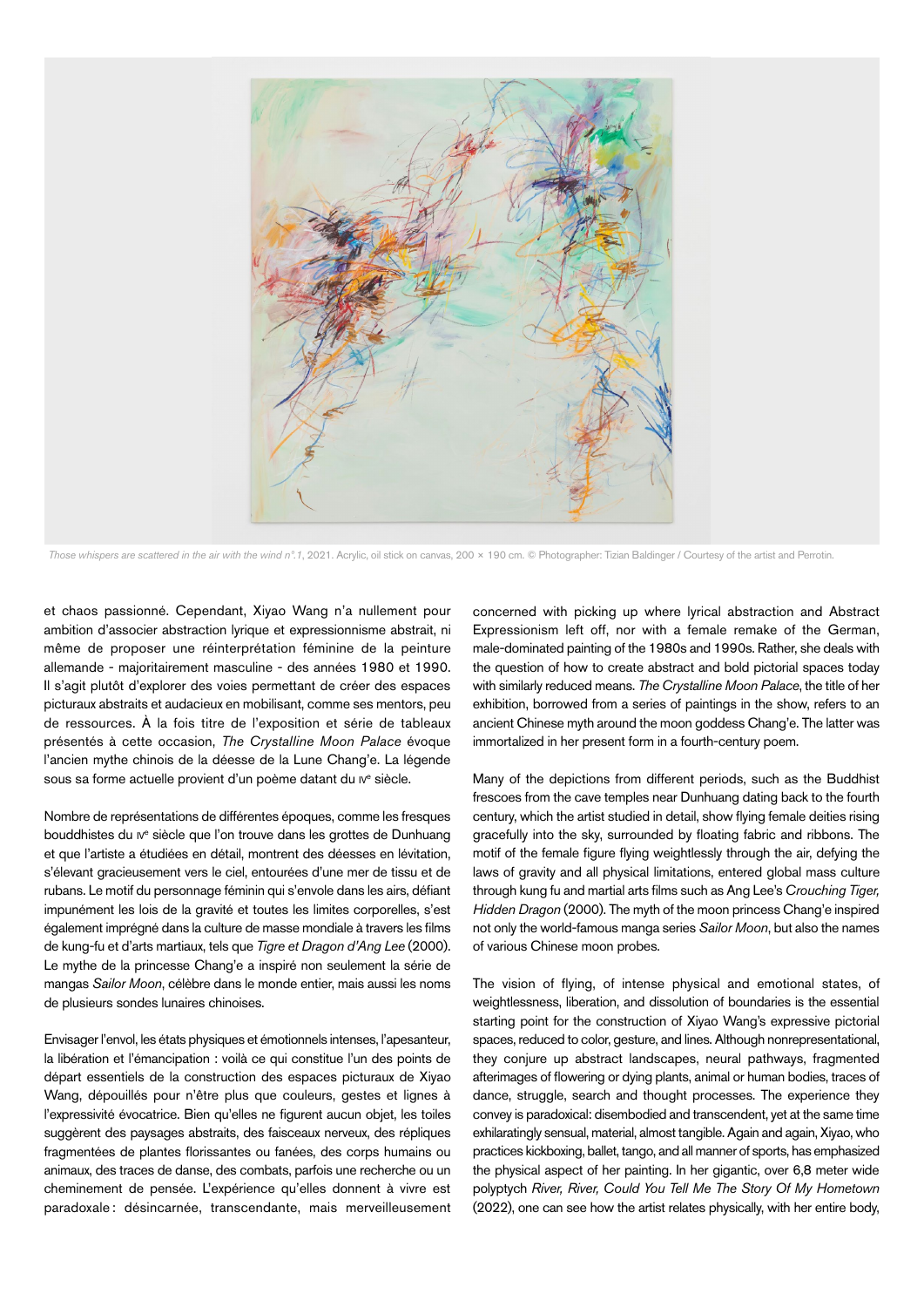

*River, River, Could You Tell Me the Story of My Hometown nº.1*, 2022. Acrylic, oil stick on canvas, 330 × 680 cm | 129 15/16 × 267 11/16 inch. Pannel (each): 330 × 170 cm | 129 15/16 × 66 15/16 inch. Courtesy of the artist and Perrotin

sensorielle, matérielle, presque tangible. Xiyao Wang n'a jamais cessé de pratiquer toutes sortes de sports: kickboxing, ballet, tango… soulignant également la dimension physique de sa peinture. Son immense polyptyque *River, River, Could You Tell Me The Story Of My Hometown* (2022), qui mesure plus de 6,8 mètres de large, témoigne du rapport organique de l'artiste avec la toile : engageant tout son corps, elle s'épuise littéralement en lui donnant naissance. Qu'il s'agisse de réaliser des fonds de tableaux à l'acrylique - matériau connu pour sécher rapidement - ou d'utiliser un bâton de peinture à l'huile - qui réagit de façon graphique, voire calligraphique, avec la peinture étendue au pinceau -, les techniques de Xiyao Wang exigent rapidité et spontanéité. Des décisions picturales intuitives, mais risquées. Bien entendu, on pourrait voir dans son travail des liens avec l'expressionnisme abstrait ou des références à l'action painting, à l'art informel ou au tachisme.

Malgré leur puissance expressive, les tableaux de Xiyao Wang s'apparentent cependant plutôt à des méditations sur des événements, des expériences de vie, des perceptions - et avant tout sur la nature de la peinture elle-même. Ils se réfèrent ainsi au courant classique de la peinture de paysage chinoise, ainsi qu'aux artistes et aux théoriciens influencés par le taoïsme.

Les tableaux de Xiyao Wang s'appuient sur une connaissance approfondie de l'histoire de la peinture orientale et occidentale, et sur la maîtrise des codes de la culture iconographique hybride et numérique du xxi<sup>e</sup> siècle. Ils ne cherchent pas à raconter des paysages. Bien au contraire. Ils parlent d'un monde sans espace-temps, ouvert à l'infini, où la terre ferme n'existe pas. Il n'est plus de certitudes, de « grands récits», de systèmes politiques ou religieux qui tiennent lieu de refuges. Dans le contexte des crises géopolitiques actuelles, cette perte de repères éveille des peurs existentielles, la nostalgie, le désir d'une sorte de retour à un état antérieur ordonné, où tout était encore «normal». Pourtant, c'est précisément aux antipodes de tout cela que Xiyao Wang

to the canvas. The techniques she chooses, the priming of the background with quick-drying acrylic paints, the use of oil pencils that react almost like drawings or calligraphy to painting executed with a brush, require speed and spontaneity, intuitive, even risky painterly decisions. Of course, connections can be seen in Xiyao's painting to Abstract Expressionism, and there are references to Action Painting, Informel, and Tachism.

Xiyao's paintings, on the other hand, despite their expressive power, are more like meditations on events, life experiences, perceptions—and above all on the nature of painting itself. She refers to the thinking behind classical Chinese landscape painting, to painters and theorists influenced by Taoism, including Guo Xi (1020-1090), who attributed animated qualities to landscapes, mountains, and rivers and saw painting as far more than just a medium that captures things in pictures.

Xiyao's paintings are influenced by her profound knowledge of Eastern and Western painting history, as well as by the digital, hybrid image culture of the twenty-first century. There is no landscape they want to reproduce. On the contrary, they speak of placelessness and timelessness, boundless openness and bottomlessness. There are no certainties, no "grand narratives," no political or religious systems left to cling to. Especially in view of the current geopolitical crises, this loss triggers existential fears and longings, the desire for a sort of return to an earlier, orderly state in which conditions were still "normal." But Xiyao finds freedom in her painting in the exact opposite—in an acceptance of this longing for myths, for authenticity, yet with the simultaneous certainty that there is no way back. Her paintings are akin to echo chambers in which voices and times overlap: They reflect reflections on painting, convey perceptions of perceptions.

It is not necessarily a conscious act that Xiyao's pictorial backgrounds are reminiscent of baroque paintings in terms of their colorfulness, that the artist, like Tiepolo, applies large areas of color with the brush, and only